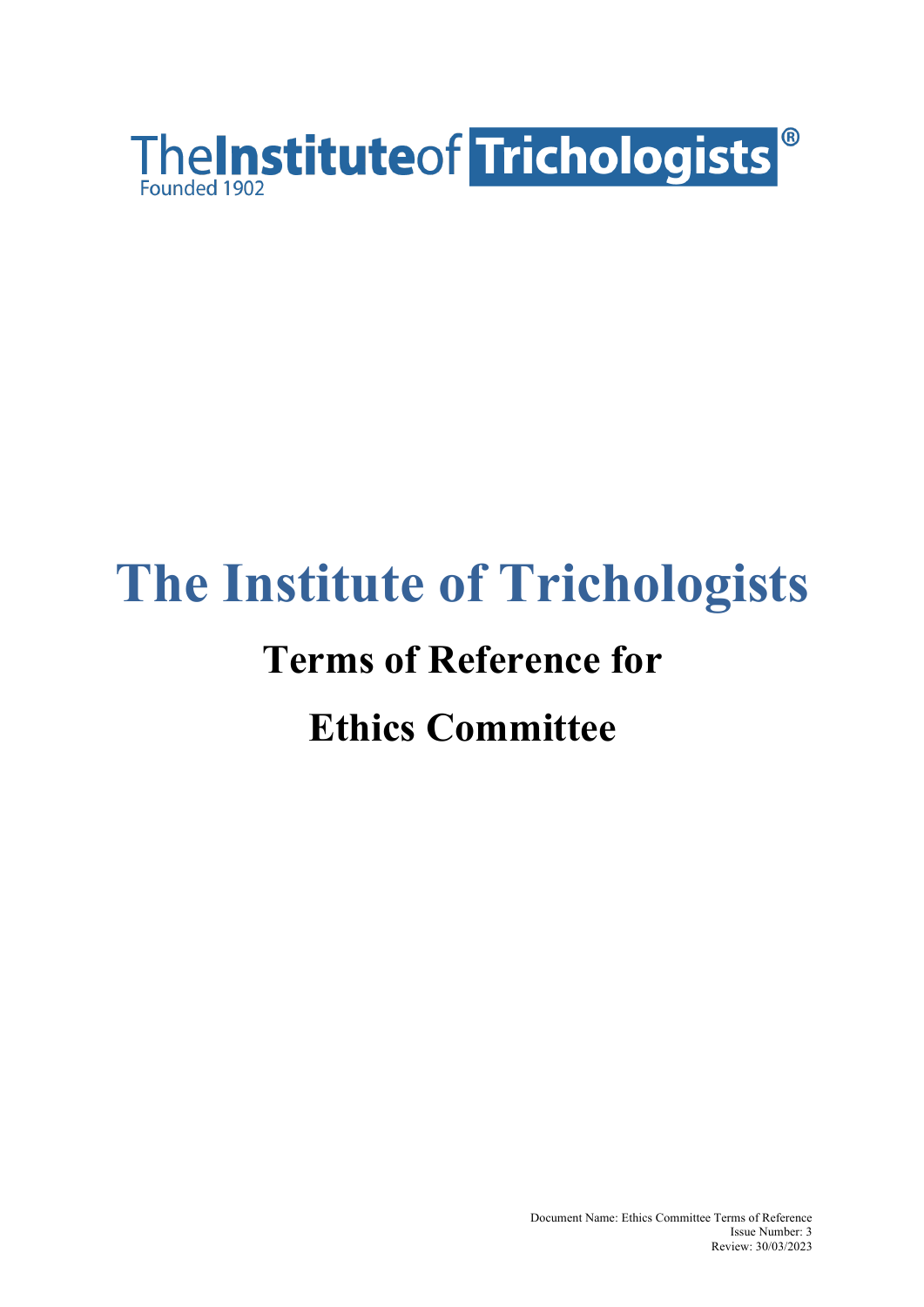# TheInstituteof Trichologists<sup>®</sup>

#### **Contents**

**Part 1 Introduction** 

**1.1 These terms of Reference are for the IOT Ethics Committee**

**1.2 Scope of the Committee**

**1.3 Guidance from the Board of Directors**

**Part 2 Ethics Committee**

- 1. **2.1 Chair of Ethics and Committee nomination process**
- 2. **2.2 Governance and Reporting for the Ethics Committee**
- 3. **2.3 Resources and Budgets**

#### **Part 3 Complaints Procedure**

- **4. 3.1 Stage 1**
- **5. 3.2 Stage 2**
- **6. 3.3 Stage 3**
- **7. 3.4 Audit for Governance**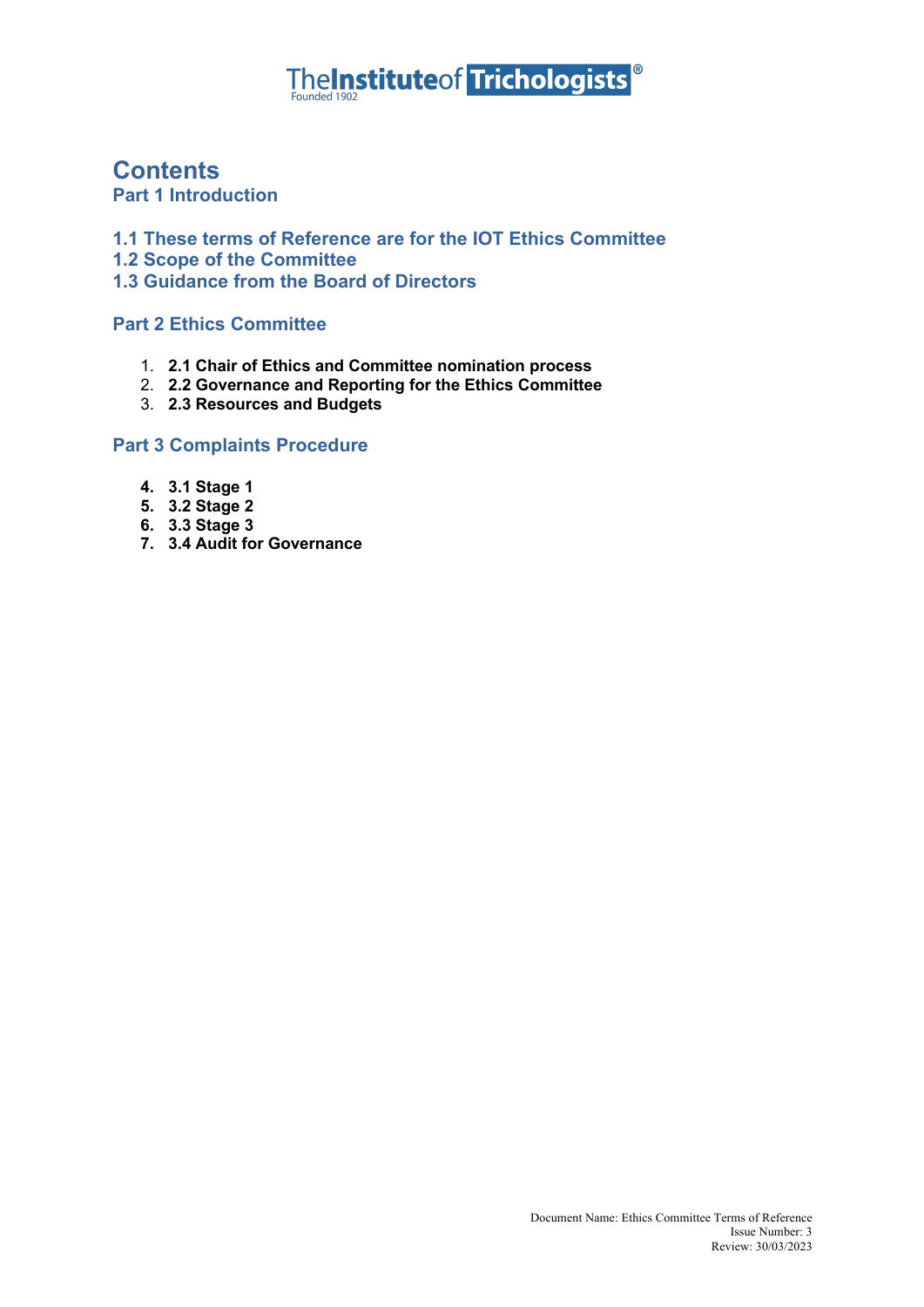#### **Part 1 Introduction**

These terms of reference have been produced by the Institute of Trichologists Board of Directors for use by the Institute of Trichologists Ethics Committee.

The Ethics Committee is a subcommittee of the IOT Board of Directors to make the management of concerns or complaints raised more effective and efficient.

#### **1.1 Statement of Purpose**

- To support the complainant in making their complaint
- To monitor and ensure compliance with the published complaints process
- To assess the severity of the Risk and to rate it as assessed.
- To provide resolution to the concern or complaint in line with the published process
- To identify areas for improvement and make recommendations
- To monitor implementation of service improvements, when recommended
- To include complaints made and process of resolution in Registered Members annual audit
- To identify areas of risk and take appropriate steps to prevent harm to the public and protect the reputation and credibility of the register and those on it.
- To gather data on the nature of complaints in Trichological practice to inform best practice standards and continual improvement.

#### **1.2 Scope**

- 1. The scope of the committee is investigating all concerns or complaints submitted in writing to the Institute of Trichologists.
- 2. The complaint can be about a Member from the Public or from another Member.
- 3. If the complaint does not concern a registered member, information will be retained for audit and if appropriate, general advice and support may be provided in the interests of public education and safety.
- 4. Unless the Ethics Committee considers that there are exceptional circumstances, information received by the Institute of Trichologists about a registrant will not be considered under these procedures if the individual was not on the register at the time or over two years have elapsed since the conduct occurred or since the date on which the Complainant became aware of the conduct, whichever is the latest.
- 5. If the complaint is based on hearsay, without supporting evidence it will not be investigated.
- 6. If the complainant wishes to remain anonymous and anonymity would prevent proper investigation and/or the ability of the registrant to respond and address.
- 7. Where the Chair of the Ethics Committee has received information about a Registrant and that Registrant is already the subject of an inquiry by the police or other body, or there are on-going criminal or civil proceedings, the investigation or referral may be deferred until the inquiry or proceedings have concluded.

#### **1.3 Authority**

- 1. The Ethics Committee has the authority to receive and investigate complaints and to respond to these complaints on behalf of the IOT.
- 2. The Chairman of the IOT will be made aware of any complaints received and progress in terms of resolution.
- 3. A register will be kept of all complaints and discussed and reviewed at each Board meeting.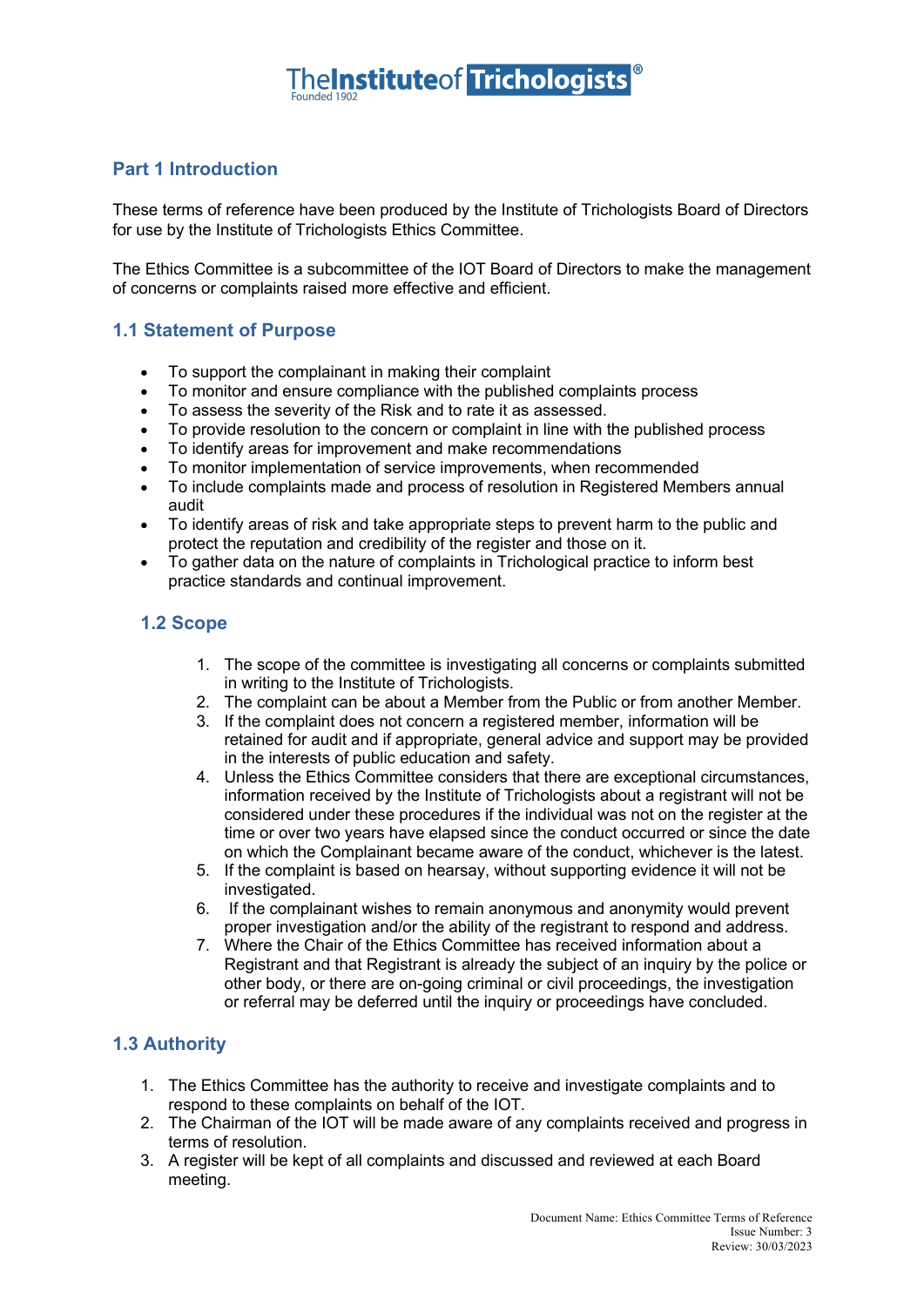### **TheInstituteof Trichologists**

#### **1.4 Ethics Committee Membership**

The Ethics Committee will consist of 3 elected Members of the IOT Board of Directors. Members will be appointed due to their skill sets and ability to review and evaluate facts and to communicate on all levels.

The Chair of the ethics committee and committee members will be reviewed at each AGM and will remain in place for as long as each Member is a serving IOT Director.

If a Member resigns then a process of finding a replacement will be via the Membership asking for nominations to take the place of the person resigning with each applicant being reviewed by the IOT Board to find the most suitable candidate for the vacant position.

#### **1.5 Reporting**

- 1. The Chair of the ethics committee shall be responsible for arranging committee meetings and for recording all actions and findings.
- 2. Registered concerns or complaints shall be made available to the Board via email communication as they arise. outlining the Risk and proposed actions, keeping anonymity as appropriate of both the complainant and Member.
- 3. The Chair of Ethics will provide an update to the Board monthly by email and will present an overview of complaints at each Board Meeting to include severity of risk, action taken and resolution, with any briefings to improve processes, procedures and practices also discussed for approval and briefing to Members.

#### **1.5 Resources & Budget**

The ethics committee will be run on the same basis as the IOT Board where there is no payment made, however should fees need to be incurred the Chair of the Ethics Committee will present a request to the IOT Board with a case to justify any fees that may be required, the IOT Board will make a decision based on each individual case.

#### **1.6 Deliverables**

The ethics committee will be responsible for receiving and manging all concerns and complaints submitted to the IOT. A register will be kept and updated with updates made to the IOT Board. Any learning points or improvements to processes procedures or practices will be presented to the board for approval and issue to the Membership.

#### **1.7 Review**

The Terms of Reference will be reviewed annually in line with the annual review of the complaints process